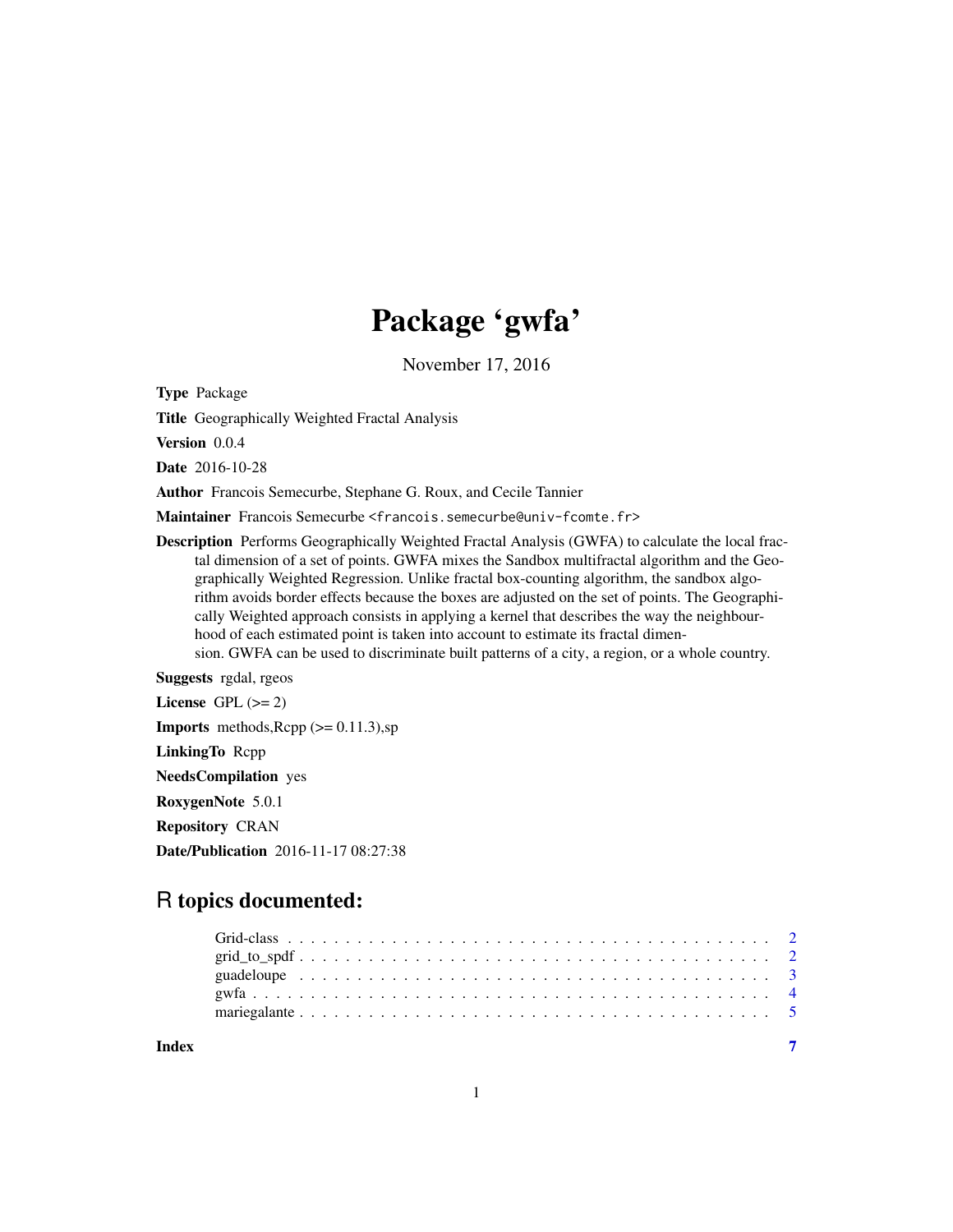<span id="page-1-0"></span>Grid-class *Grid class*

#### Description

A S4 class to define a grid, the output class of gwfa function.

#### Value

an object of class "Grid"

#### **Slots**

cell\_size Cell size of the grid bandwith Radius of the Kernel Density Estimator radius Radius of the multiscale analysis q The vector of order of the Renyi entropy sample\_size size of the sample for calculate the average of the masses for the different radius and Renyi entropy orders  $M<sup>q</sup>(R)$ 

#### Methods

[ Gets the value of an object

[<- Sets the value of an object

| grid_to_spdf | Transforms Grid Object into SpatialPolygonsDataFrame |  |
|--------------|------------------------------------------------------|--|
|              |                                                      |  |

#### Description

Transforms Grid Object (the output of the gwfa function) into SpatialPolygonsDataFrame.

#### Usage

```
grid_to_spdf(df,epsg,cell_size=NULL, bandwith = NULL, radius = NULL,
 q = NULL, sample_size = NULL)
```
#### Arguments

| df          | the data. Frame obtained from the gwfa function |
|-------------|-------------------------------------------------|
| epsg        | EPSG code                                       |
| cell_size   | leave empty                                     |
| bandwith    | leave empty                                     |
| radius      | leave empty                                     |
| q           | leave empty                                     |
| sample_size | leave empty                                     |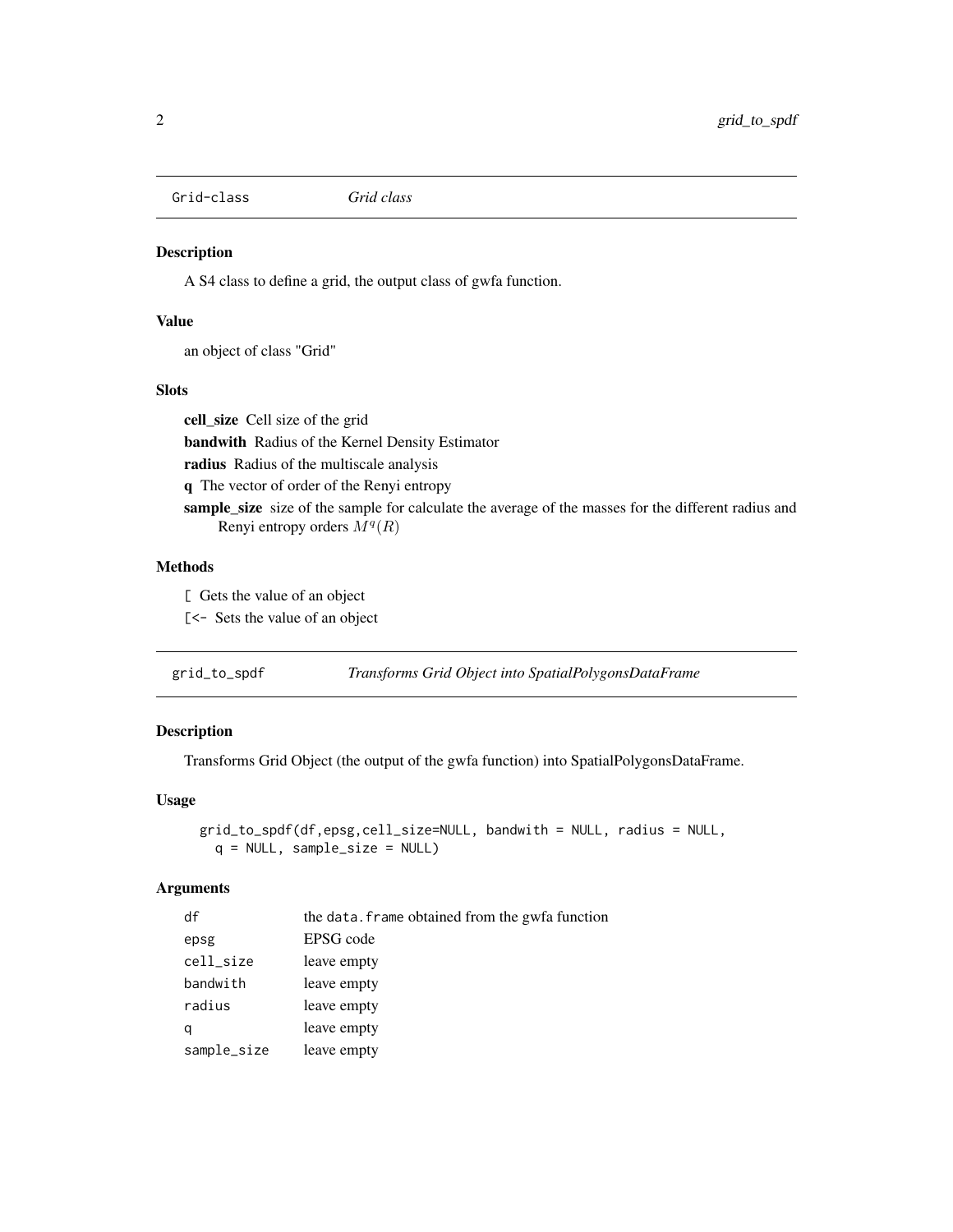#### <span id="page-2-0"></span>guadeloupe 3

#### Details

Returns a spatialPolygonsdataframe.

#### Author(s)

Cecile Tannier, Stephane G. Roux and Francois Semecurbe

#### Examples

```
library(gwfa)
```
data("mariegalante")

```
test=gwfa(points=mariegalante,q=0,radius=(20*2^((0:6)/2)),
bandwith=1600,sample_size=500,cell_size=2000)
test=test[test$count>100,]#select the cells with at least 100 points.
```

```
#estimate the fractal dimension on the 7 radius
X=cbind(rep(1,length(test@radius)),log2(test@radius))
fit_frac_dim=(do.call(cbind,test[,4:10]))%*%t(solve(t(X)%*%X)%*%t(X))
test$dimfrac=fit_frac_dim[,2]
```

```
#create spatial polygon dataframe
shp=grid_to_spdf(test,"2970")
```
guadeloupe *Centroids of buildings of Guadeloupe (French Island in Caribbean)*

#### Description

The guadeloupe centroids has been extracted from OpenStreetMap.

Map data copyrighted OpenStreetMap contributors and available from 'http://www.openstreetmap.org'

#### Value

- x longitude
- y latitude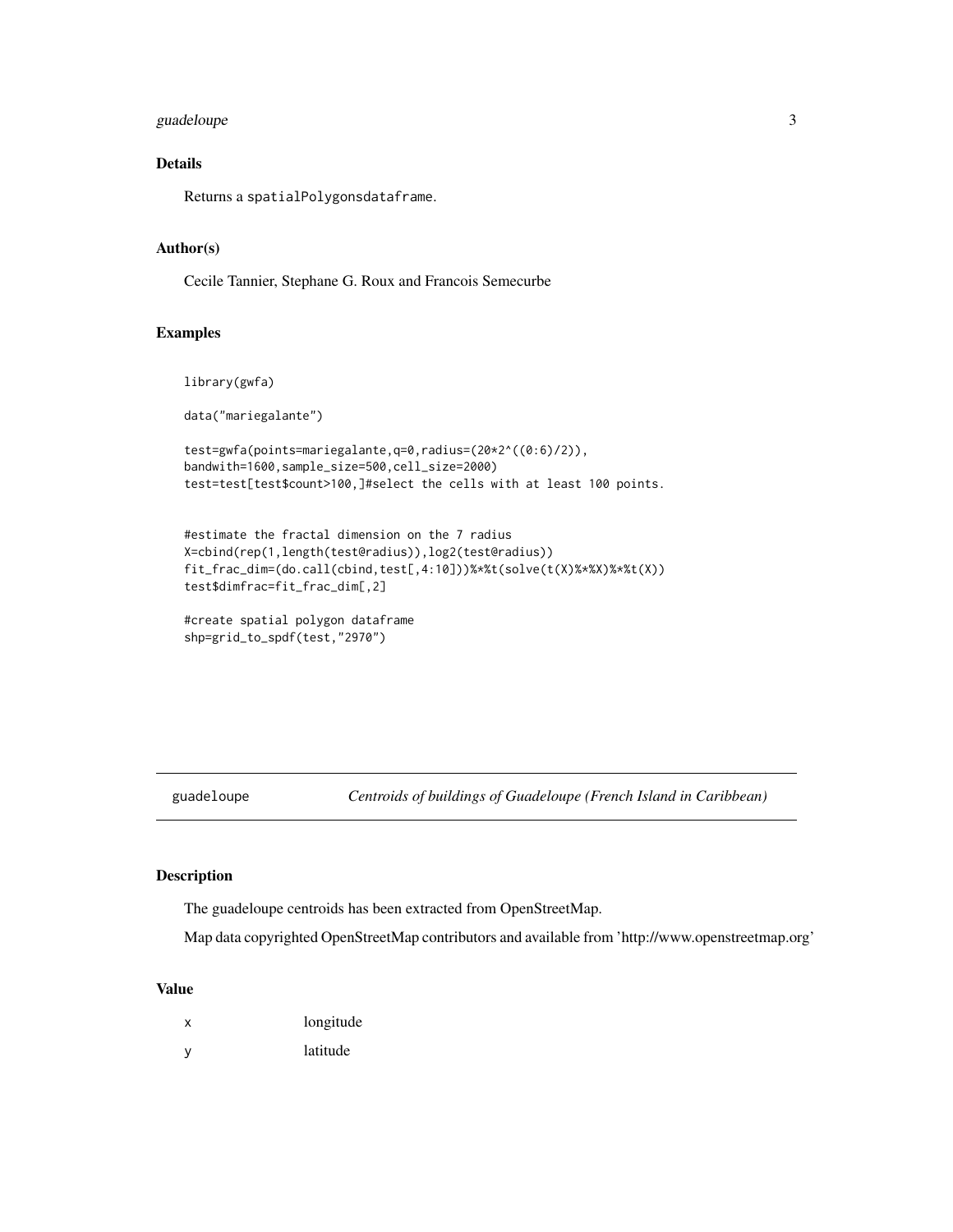#### <span id="page-3-0"></span>Examples

```
## Not run:
data("guadeloupe")
plot(guadeloupe)
## End(Not run)
```
#### gwfa *Geographically Weighted Fractal Analysis*

#### Description

Estimate local fractal dimension of a 2D set of points

#### Usage

gwfa(points, q = 0, radius, bandwith, sample\_size, cell\_size)

#### Arguments

| points      | A data.frame containing two rows "x" and "y" corresponding to the longitude<br>and latitude of the set of points analysed                                                                                                                                                           |
|-------------|-------------------------------------------------------------------------------------------------------------------------------------------------------------------------------------------------------------------------------------------------------------------------------------|
| q           | The vector of order of the Renyi entropy. $q=0$ allows calculating more robusting<br>box-counting dimension.                                                                                                                                                                        |
| radius      | the vector of radius of the multi-scale analysis                                                                                                                                                                                                                                    |
| bandwith    | Bandwith of the GWFA. This bandwidth acts as a local-global parameter. A<br>large bandwidth leads to a global analysis. On the contrary, a small bandwidth<br>leads to a local analysis. The unit of measurement is free. It must be the same<br>as the unit of cell_size variable. |
| sample_size | size of the sample for calculate the average of the masses for the different radius<br>and Renyi entropy orders $Mq(R)$ . The choice of sample_size is a tradeoff be-<br>tween precision and computing speed. In our experience, 3000 is an appropriate<br>choice.                  |
| cell size   | Cell size of the grid. The unit of measurement is free. It must be the same as the<br>unit of bandwith variable.                                                                                                                                                                    |

#### Details

GWFA is a spatial method to analyse the variability of multiscale behavior in space of set of points. The vector of radius sets the scale of the multiscale analysis whereas the bandwith describes the size of the neighborhood of the analysis. The cell\_size indicate the spacing between the estimate points. sample\_size is a technique parameter indicates the size of the sample of the set of points used in the analysis.

GWFA is a mix between Sandbox Multifractal analysis and Geographically Weighted Approach. The kernel used is the bisquare  $(1 - (\frac{distance}{bandwith})^2)^2$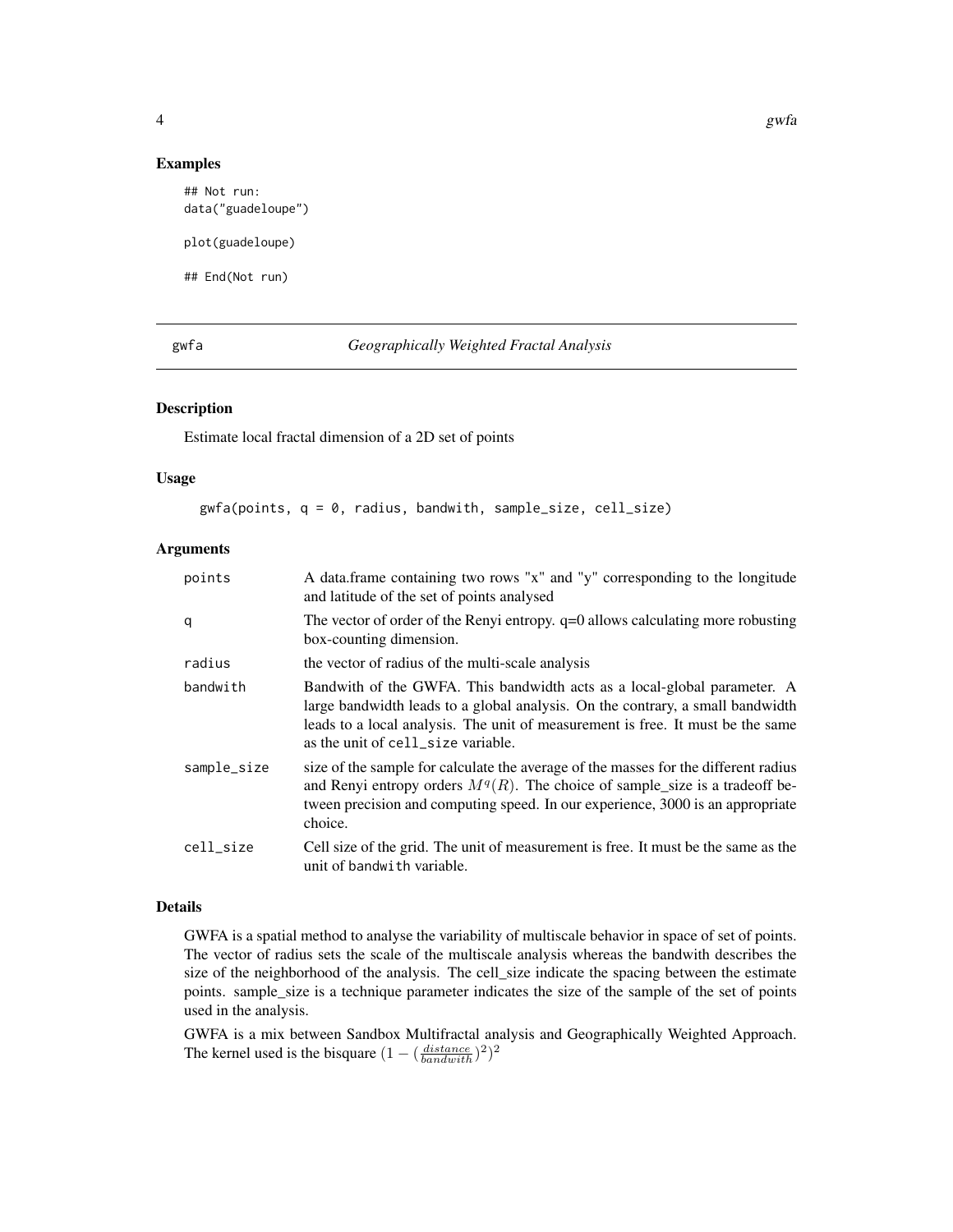#### <span id="page-4-0"></span>mariegalante 5

As output, we get a Grid object. A Grid class inherits from the class data.frame and it is completed by five slots (cell\_size, bandwith, radius,q and sample\_size) corresponding of input parameters of the gwfa function.

#### Author(s)

Cecile Tannier, Stephane G. Roux and Francois Semecurbe

#### References

Vicsek, T. (1990). Mass multifractals. Physica A: Statistical Mechanics and its Applications, 168(1), 490-497.

Brunsdon, C., Fotheringham, S., & Charlton, M. (1998). Geographically weighted regression. Journal of the Royal Statistical Society: Series D (The Statistician), 47(3), 431-443.

#### Examples

```
## Not run:
data("guadeloupe")
```

```
test=gwfa(points=guadeloupe,q=0,radius=(20*2^((0:6)/2)),
bandwith=1600,sample_size=3000,cell_size=2000)
test=test[test$count>100,]#select the cells with at least 100 points.
```

```
#estimate the fractal dimension on the 7 radius
X=cbind(rep(1,length(test@radius)),log2(test@radius))
fit_frac_dim=(do.call(cbind,test[,4:10]))%*%t(solve(t(X)%*%X)%*%t(X))
test$dimfrac=fit_frac_dim[,2]
```

```
#create spatial polygon dataframe
shp=grid_to_spdf(test,"2970")
```

```
#convert to geographic information systems software format
library(rgdal)
writeOGR(shp,"guade_analysis.shp","guade_analysis",driver="ESRI Shapefile",overwrite_layer = T)
```

```
#use the cartography package
library(cartography)
choroLayer(spdf=shp,nclass=5,var="dimfrac",method="fisher-jenks")
```

```
## End(Not run)
```
mariegalante *Centroids of buildings of Marie-Galante (French Island in Caribbean). Marie-Galante is a dependency of Guadeloupe*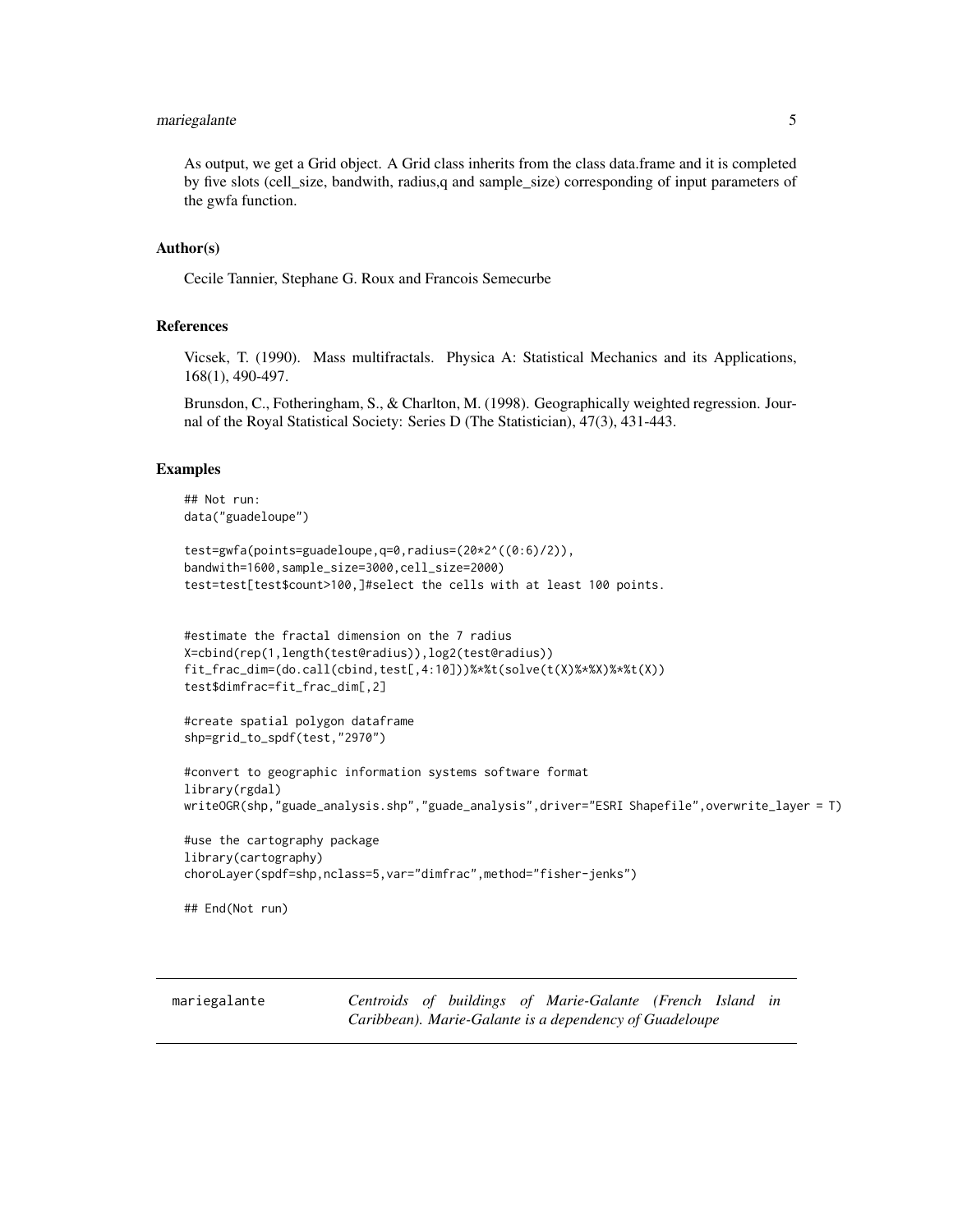#### Description

The Marie-Galante centroids has been extracted from OpenStreetMap.

Map data copyrighted OpenStreetMap contributors and available from 'http://www.openstreetmap.org'

#### Value

| X | longitude |
|---|-----------|
| У | latitude  |

#### Examples

library(gwfa)

data("mariegalante")

```
test=gwfa(points=mariegalante,q=0,radius=(20*2^((0:6)/2)),
bandwith=1600,sample_size=500,cell_size=2000)
test=test[test$count>100,]#select the cells with at least 100 points.
```

```
#estimate the fractal dimension on the 7 radius
X=cbind(rep(1,length(test@radius)),log2(test@radius))
fit_frac_dim=(do.call(cbind,test[,4:10]))%*%t(solve(t(X)%*%X)%*%t(X))
test$dimfrac=fit_frac_dim[,2]
```

```
#create spatial polygon dataframe
shp=grid_to_spdf(test,"2970")
```
## Not run:

```
library(cartography)
choroLayer(spdf=shp,nclass=5,var="dimfrac",method="fisher-jenks")
```
## End(Not run)